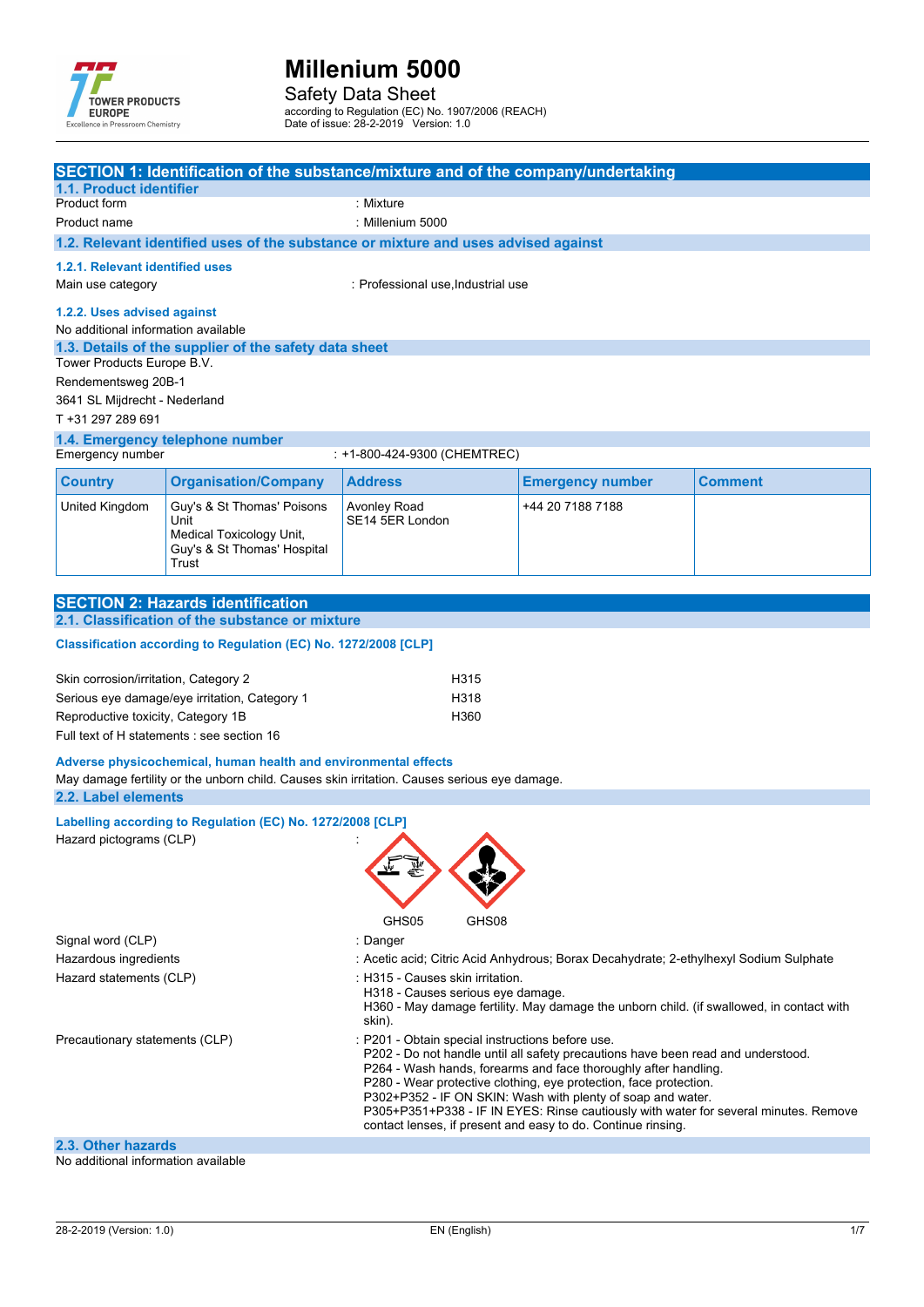Safety Data Sheet

according to Regulation (EC) No. 1907/2006 (REACH)

## **SECTION 3: Composition/information on ingredients**

**3.1. Substances**

#### Not applicable **3.2. Mixtures**

| <b>Name</b>                                                                                   | <b>Product identifier</b>                                                                               | $\frac{9}{6}$ | <b>Classification according to</b><br><b>Regulation (EC) No.</b><br>1272/2008 [CLP]                                                                        |
|-----------------------------------------------------------------------------------------------|---------------------------------------------------------------------------------------------------------|---------------|------------------------------------------------------------------------------------------------------------------------------------------------------------|
| 2-butoxyethanol; ethyleneglycol monobutyl ether;<br>butyl cellosolve                          | (CAS-No.) 111-76-2<br>(EC-No.) 203-905-0<br>(EC Index-No.) 603-014-00-0<br>(REACH-no) 01-2119475108-36  | $10 - 20$     | Acute Tox. 4 (Inhalation), H332<br>Acute Tox. 4 (Dermal), H312<br>Acute Tox. 4 (Oral), H302<br>Eye Irrit. 2, H319<br>Skin Irrit. 2, H315                   |
| 2-ethylhexyl Sodium Sulphate                                                                  | (CAS-No.) 126-92-1<br>(EC-No.) 204-812-8<br>(REACH-no) 01-2119971586-23                                 | < 5           | Skin Irrit. 2, H315<br>Eye Dam. 1, H318                                                                                                                    |
| Acetic acid                                                                                   | (CAS-No.) 64-19-7<br>(EC-No.) 200-580-7<br>(EC Index-No.) 607-002-00-6<br>(REACH-no) 01-2119475328-30   | < 5           | Flam. Lig. 3, H226<br>Skin Corr. 1A, H314                                                                                                                  |
| <b>Citric Acid Anhydrous</b>                                                                  | (CAS-No.) 77-92-9<br>(EC-No.) 201-069-1<br>(REACH-no) 01-2119457026-42                                  | < 5           | Skin Irrit. 2, H315<br>Eye Dam. 1, H318<br><b>STOT SE 3, H335</b>                                                                                          |
| Sodium xylenesulphonate                                                                       | (CAS-No.) 1300-72-7<br>(EC-No.) 215-090-9<br>(REACH-no) 01-2119513350-56                                | < 5           | Eye Irrit. 2, H319                                                                                                                                         |
| Borax Decahydrate<br>substance listed as REACH Candidate (Disodium<br>tetraborate, anhydrous) | (CAS-No.) 1303-96-4<br>(EC-No.) 215-540-4<br>(EC Index-No.) 005-011-01-1<br>(REACH-no) 01-2119490790-32 | < 5           | Eve Irrit. 2, H319<br>Repr. 1B, H360FD                                                                                                                     |
| <b>Specific concentration limits:</b>                                                         |                                                                                                         |               |                                                                                                                                                            |
| <b>Name</b>                                                                                   | <b>Product identifier</b>                                                                               |               | <b>Specific concentration limits</b>                                                                                                                       |
| Acetic acid                                                                                   | (CAS-No.) 64-19-7<br>(EC-No.) 200-580-7<br>(EC Index-No.) 607-002-00-6<br>(REACH-no) 01-2119475328-30   |               | (10 = < C < 100) Skin Irrit. 2, H315<br>(10 = < C < 100) Eye Irrit. 2, H319<br>(25 = < C < 100) Skin Corr. 1B, H314<br>90 = < C < 100) Skin Corr. 1A, H314 |

Full text of H-statements: see section 16

| <b>SECTION 4: First aid measures</b>                                            |                                                                                                                                                                                                                                                             |
|---------------------------------------------------------------------------------|-------------------------------------------------------------------------------------------------------------------------------------------------------------------------------------------------------------------------------------------------------------|
| 4.1. Description of first aid measures                                          |                                                                                                                                                                                                                                                             |
| First-aid measures general                                                      | : IF exposed or concerned: Get medical advice/attention. Call a poison center or a doctor if<br>you feel unwell. Get medical advice/attention if you feel unwell.                                                                                           |
| First-aid measures after inhalation                                             | : Remove person to fresh air and keep comfortable for breathing.                                                                                                                                                                                            |
| First-aid measures after skin contact                                           | : Wash skin with plenty of water. Take off contaminated clothing. If skin irritation occurs: Get<br>medical advice/attention.                                                                                                                               |
| First-aid measures after eye contact                                            | : Rinse eyes with water as a precaution. Rinse cautiously with water for several minutes.<br>Remove contact lenses, if present and easy to do. Continue rinsing. If eye irritation<br>persists: Get medical advice/attention. Call a physician immediately. |
| First-aid measures after ingestion                                              | : Call a poison center or a doctor if you feel unwell.                                                                                                                                                                                                      |
| 4.2. Most important symptoms and effects, both acute and delayed                |                                                                                                                                                                                                                                                             |
| Symptoms/effects after skin contact                                             | : Irritation.                                                                                                                                                                                                                                               |
| Symptoms/effects after eye contact                                              | : Serious damage to eyes.                                                                                                                                                                                                                                   |
| 4.3. Indication of any immediate medical attention and special treatment needed |                                                                                                                                                                                                                                                             |
| Treat symptomatically.                                                          |                                                                                                                                                                                                                                                             |
|                                                                                 |                                                                                                                                                                                                                                                             |
| <b>SECTION 5: Firefighting measures</b>                                         |                                                                                                                                                                                                                                                             |
| 51 Extinguiching modia                                                          |                                                                                                                                                                                                                                                             |

| <u> 225 hele in the mongolithay modelling</u>              |                                                                                                                                             |
|------------------------------------------------------------|---------------------------------------------------------------------------------------------------------------------------------------------|
| 5.1. Extinguishing media                                   |                                                                                                                                             |
| Suitable extinguishing media                               | : Water spray. Dry powder. Foam. Carbon dioxide.                                                                                            |
| 5.2. Special hazards arising from the substance or mixture |                                                                                                                                             |
| Hazardous decomposition products in case of fire           | : Toxic fumes may be released.                                                                                                              |
| 5.3. Advice for firefighters                               |                                                                                                                                             |
| Protection during firefighting                             | : Do not attempt to take action without suitable protective equipment. Self-contained<br>breathing apparatus. Complete protective clothing. |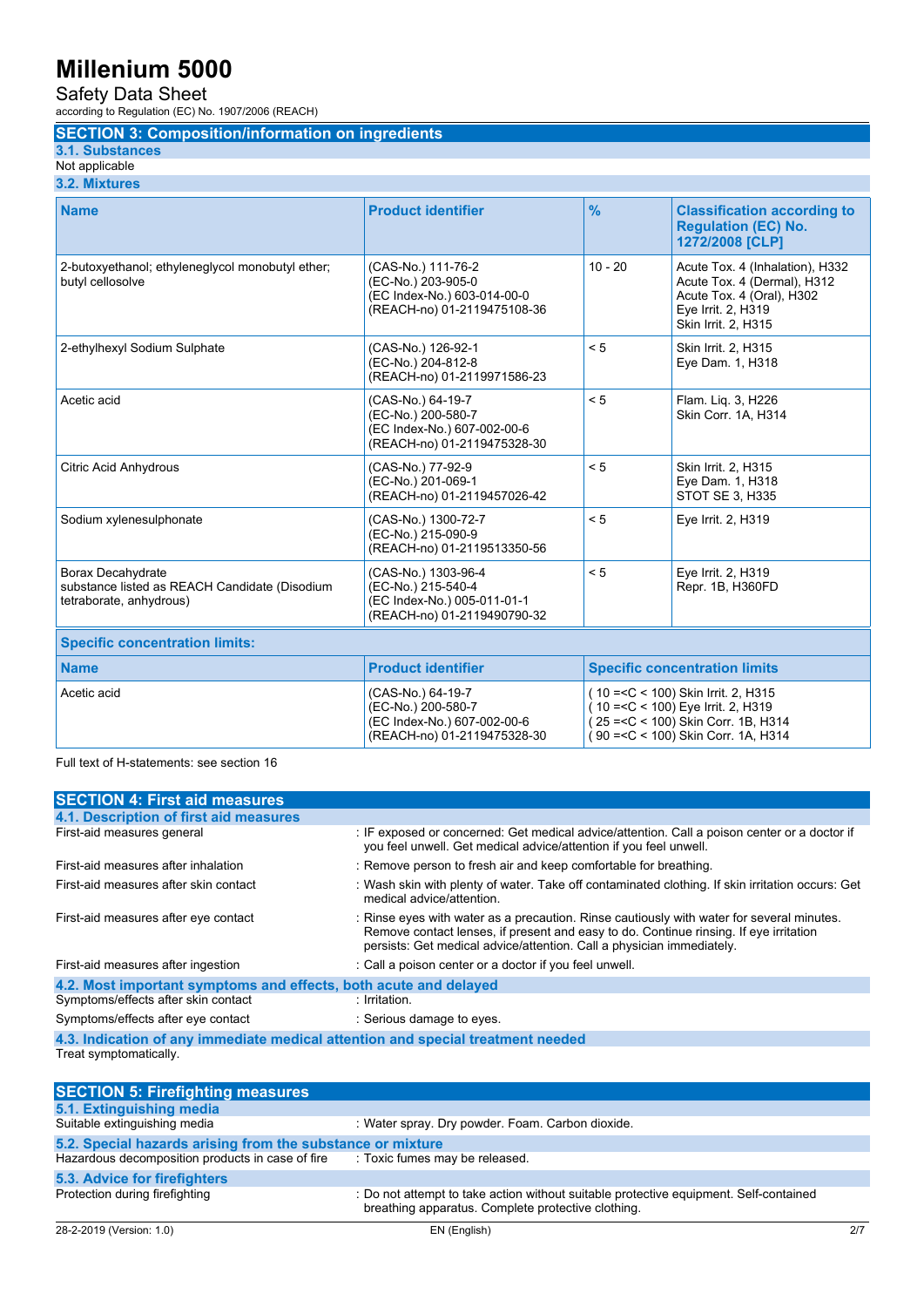Safety Data Sheet

according to Regulation (EC) No. 1907/2006 (REACH)

| <b>SECTION 6: Accidental release measures</b>                                                   |                                                                                                                                                                                                                                              |
|-------------------------------------------------------------------------------------------------|----------------------------------------------------------------------------------------------------------------------------------------------------------------------------------------------------------------------------------------------|
| 6.1. Personal precautions, protective equipment and emergency procedures                        |                                                                                                                                                                                                                                              |
| 6.1.1. For non-emergency personnel                                                              |                                                                                                                                                                                                                                              |
| Emergency procedures                                                                            | : Only qualified personnel equipped with suitable protective equipment may intervene. Avoid<br>contact with skin and eyes.                                                                                                                   |
| 6.1.2. For emergency responders                                                                 |                                                                                                                                                                                                                                              |
| Protective equipment                                                                            | : Do not attempt to take action without suitable protective equipment. For further information<br>refer to section 8: "Exposure controls/personal protection".                                                                               |
| <b>6.2. Environmental precautions</b>                                                           |                                                                                                                                                                                                                                              |
| Avoid release to the environment. Notify authorities if product enters sewers or public waters. |                                                                                                                                                                                                                                              |
| 6.3. Methods and material for containment and cleaning up                                       |                                                                                                                                                                                                                                              |
| Methods for cleaning up                                                                         | : Take up liquid spill into absorbent material. Notify authorities if product enters sewers or<br>public waters.                                                                                                                             |
| Other information                                                                               | : Dispose of materials or solid residues at an authorized site.                                                                                                                                                                              |
| 6.4. Reference to other sections                                                                |                                                                                                                                                                                                                                              |
| For further information refer to section 13.                                                    |                                                                                                                                                                                                                                              |
| <b>SECTION 7: Handling and storage</b>                                                          |                                                                                                                                                                                                                                              |
| 7.1. Precautions for safe handling                                                              |                                                                                                                                                                                                                                              |
| Precautions for safe handling                                                                   | : Ensure good ventilation of the work station. Obtain special instructions before use. Do not<br>handle until all safety precautions have been read and understood. Wear personal<br>protective equipment. Avoid contact with skin and eyes. |
| Hygiene measures                                                                                | : Separate working clothes from town clothes. Launder separately. Wash contaminated<br>clothing before reuse. Do not eat, drink or smoke when using this product. Always wash<br>hands after handling the product.                           |
| 7.2. Conditions for safe storage, including any incompatibilities                               |                                                                                                                                                                                                                                              |
| Storage conditions                                                                              | : Store locked up. Store in a well-ventilated place. Keep cool.                                                                                                                                                                              |

```
7.3. Specific end use(s)
```
No additional information available

| <b>SECTION 8: Exposure controls/personal protection</b> |                                         |                     |  |  |
|---------------------------------------------------------|-----------------------------------------|---------------------|--|--|
| 8.1. Control parameters                                 |                                         |                     |  |  |
| <b>Acetic acid (64-19-7)</b>                            |                                         |                     |  |  |
| EU                                                      | IOELV TWA $(mq/m3)$                     | $25 \text{ mg/m}^3$ |  |  |
| EU                                                      | IOELV STEL (mg/m <sup>3</sup> )         | $50 \text{ mg/m}^3$ |  |  |
| Germany                                                 | TRGS 910 Acceptable concentration notes |                     |  |  |
| 8.2. Exposure controls                                  |                                         |                     |  |  |

## **Appropriate engineering controls:**

Ensure good ventilation of the work station.

| Materials for protective clothing:      |                 |                        |                        |                 |                                       |                    |  |
|-----------------------------------------|-----------------|------------------------|------------------------|-----------------|---------------------------------------|--------------------|--|
| Condition                               |                 | <b>Material</b>        |                        | <b>Standard</b> |                                       |                    |  |
| Good resistance:                        |                 | Synthetic material     |                        | EN 13034        |                                       |                    |  |
| <b>Hand protection:</b>                 |                 |                        |                        |                 |                                       |                    |  |
| Protective gloves                       |                 |                        |                        |                 |                                       |                    |  |
| <b>Type</b>                             | <b>Material</b> |                        | <b>Permeation</b>      | Thickness (mm)  | <b>Penetration</b><br><b>Standard</b> |                    |  |
| Reusable gloves<br>Nitrile rubber (NBR) |                 | $6$ ( $>$ 480 minutes) | $>0.31$ mm             |                 |                                       | EN ISO 374, EN 388 |  |
| Eye protection:                         |                 |                        |                        |                 |                                       |                    |  |
| Safety glasses                          |                 |                        |                        |                 |                                       |                    |  |
| <b>Use</b><br><b>Type</b>               |                 |                        | <b>Characteristics</b> |                 | <b>Standard</b>                       |                    |  |
| Safety glasses<br>Droplet               |                 | With side shields      |                        | EN 166          |                                       |                    |  |
| Skin and body protection:               |                 |                        |                        |                 |                                       |                    |  |
| Wear suitable protective clothing       |                 |                        |                        |                 |                                       |                    |  |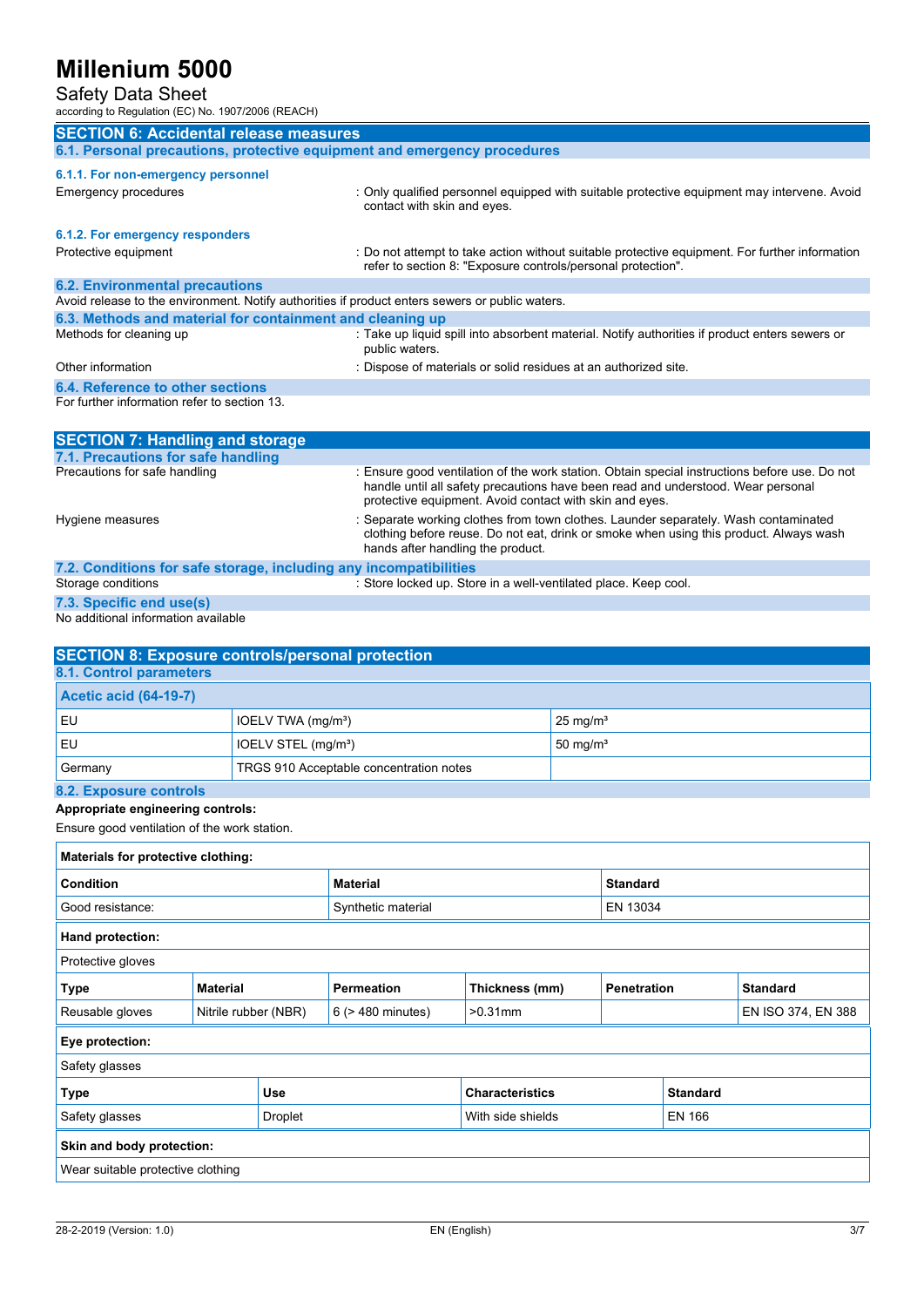### Safety Data Sheet

according to Regulation (EC) No. 1907/2006 (REACH)

| <b>Respiratory protection:</b>                                   |                    |                   |                  |  |  |
|------------------------------------------------------------------|--------------------|-------------------|------------------|--|--|
| [In case of inadequate ventilation] wear respiratory protection. |                    |                   |                  |  |  |
| <b>Device</b>                                                    | <b>Filter type</b> | Condition         | Standard         |  |  |
| Dust mask                                                        | ABEK-P3            | Vapour protection | EN 140, EN 14387 |  |  |

**Personal protective equipment symbol(s):**



## **Environmental exposure controls:**

Avoid release to the environment.

| <b>SECTION 9: Physical and chemical properties</b>         |                     |  |  |  |
|------------------------------------------------------------|---------------------|--|--|--|
| 9.1. Information on basic physical and chemical properties |                     |  |  |  |
| Physical state                                             | : Liquid            |  |  |  |
| Colour                                                     | : dark blue.        |  |  |  |
| Odour                                                      | : No data available |  |  |  |
| Odour threshold                                            | : No data available |  |  |  |
| pH                                                         | : $4,6$             |  |  |  |
| Relative evaporation rate (butylacetate=1)                 | : No data available |  |  |  |
| Melting point                                              | : Not applicable    |  |  |  |
| Freezing point                                             | : No data available |  |  |  |
| Boiling point                                              | : No data available |  |  |  |
| Flash point                                                | $:$ > 100 °C        |  |  |  |
| Auto-ignition temperature                                  | : No data available |  |  |  |
| Decomposition temperature                                  | : No data available |  |  |  |
| Flammability (solid, gas)                                  | : Not applicable    |  |  |  |
| Vapour pressure                                            | : No data available |  |  |  |
| Relative vapour density at 20 °C                           | : No data available |  |  |  |
| Relative density                                           | : No data available |  |  |  |
| Solubility                                                 | : No data available |  |  |  |
| Log Pow                                                    | : No data available |  |  |  |
| Viscosity, kinematic                                       | : No data available |  |  |  |
| Viscosity, dynamic                                         | : No data available |  |  |  |
| Explosive properties                                       | : No data available |  |  |  |
| Oxidising properties                                       | : No data available |  |  |  |
| <b>Explosive limits</b>                                    | : No data available |  |  |  |
| 9.2. Other information                                     |                     |  |  |  |
| No additional information available                        |                     |  |  |  |

| <b>SECTION 10: Stability and reactivity</b>                                                          |
|------------------------------------------------------------------------------------------------------|
| <b>10.1. Reactivity</b>                                                                              |
| The product is non-reactive under normal conditions of use, storage and transport.                   |
| <b>10.2. Chemical stability</b>                                                                      |
| Stable under normal conditions.                                                                      |
| 10.3. Possibility of hazardous reactions                                                             |
| No dangerous reactions known under normal conditions of use.                                         |
| 10.4. Conditions to avoid                                                                            |
| None under recommended storage and handling conditions (see section 7).                              |
| 10.5. Incompatible materials                                                                         |
| No additional information available                                                                  |
| 10.6. Hazardous decomposition products                                                               |
| Under normal conditions of storage and use, hazardous decomposition products should not be produced. |

### **SECTION 11: Toxicological information 11.1. Information on toxicological effects**

Acute toxicity (oral) **Example 2** : Not classified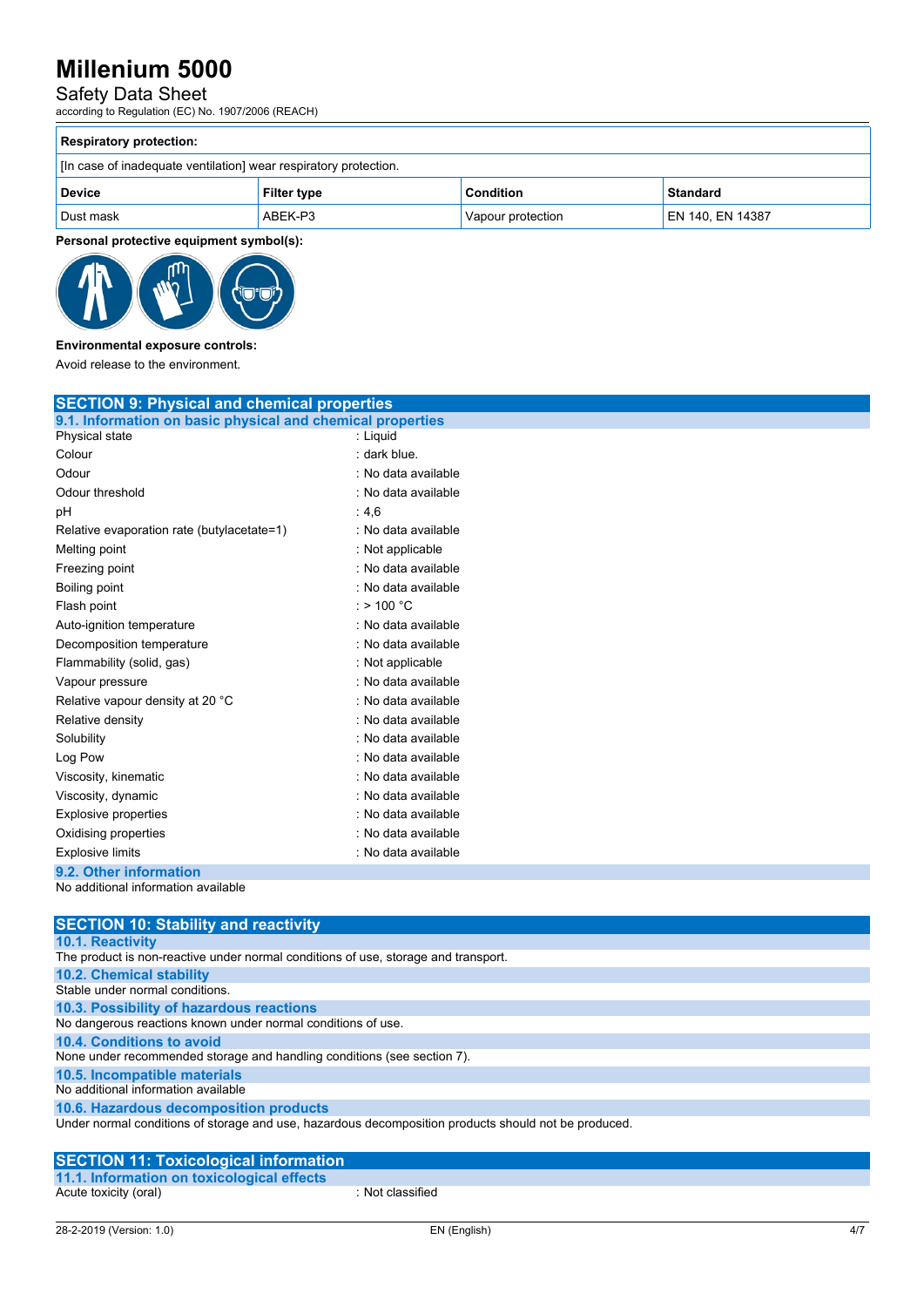## Safety Data Sheet

| according to Regulation (EC) No. 1907/2006 (REACH) |                       |  |  |
|----------------------------------------------------|-----------------------|--|--|
| Acute toxicity (dermal)                            | : Not classified      |  |  |
| Acute toxicity (inhalation)                        | : Not classified      |  |  |
| <b>Acetic acid (64-19-7)</b>                       |                       |  |  |
| LD50 oral                                          | 3310 mg/kg bodyweight |  |  |
| LD50 dermal                                        | 1060 mg/kg bodyweight |  |  |

| <b>Citric Acid Anhydrous (77-92-9)</b> |                   |  |
|----------------------------------------|-------------------|--|
| LD50 oral rat                          | 3000 mg/kg bw/day |  |
| LD50 dermal rat                        | $>$ 2000 mg/kg    |  |

| Borax Decahydrate (1303-96-4) |                    |
|-------------------------------|--------------------|
| LD50 oral rat                 | $\vert$ 6000 mg/kg |
| LD50 dermal rabbit            | $2000$ mg/kg       |

| 2-ethylhexyl Sodium Sulphate (126-92-1) |                |
|-----------------------------------------|----------------|
| LD50 oral rat                           | 2840 mg/kg     |
| LD50 dermal rat                         | $>$ 2000 mg/kg |

| Sodium xylenesulphonate (1300-72-7) |                                                                                            |
|-------------------------------------|--------------------------------------------------------------------------------------------|
| LD50 oral                           | > 7000 mg/kg bodyweight                                                                    |
| LD50 dermal                         | > 2000 mg/kg bodyweight                                                                    |
| Skin corrosion/irritation           | : Causes skin irritation.                                                                  |
|                                     | pH: 4,6                                                                                    |
| Serious eye damage/irritation       | : Causes serious eye damage.                                                               |
|                                     | pH: 4,6                                                                                    |
| Respiratory or skin sensitisation   | : Not classified                                                                           |
| Germ cell mutagenicity              | : Not classified                                                                           |
| Carcinogenicity                     | : Not classified                                                                           |
| Reproductive toxicity               | : May damage fertility. May damage the unborn child. (if swallowed, in contact with skin). |
| STOT-single exposure                | : Not classified                                                                           |
| STOT-repeated exposure              | : Not classified                                                                           |
| Aspiration hazard                   | : Not classified                                                                           |

| : The product is not considered harmful to aquatic organisms nor to cause long-term<br>adverse effects in the environment. |
|----------------------------------------------------------------------------------------------------------------------------|
| : Not classified                                                                                                           |
| : Not classified                                                                                                           |
|                                                                                                                            |
| $> 1000$ mg/l                                                                                                              |
| $> 1000$ mg/l                                                                                                              |
| IC50 algea $(72 h)$ mg/l                                                                                                   |
|                                                                                                                            |
|                                                                                                                            |
| 79,7 mg/l                                                                                                                  |
|                                                                                                                            |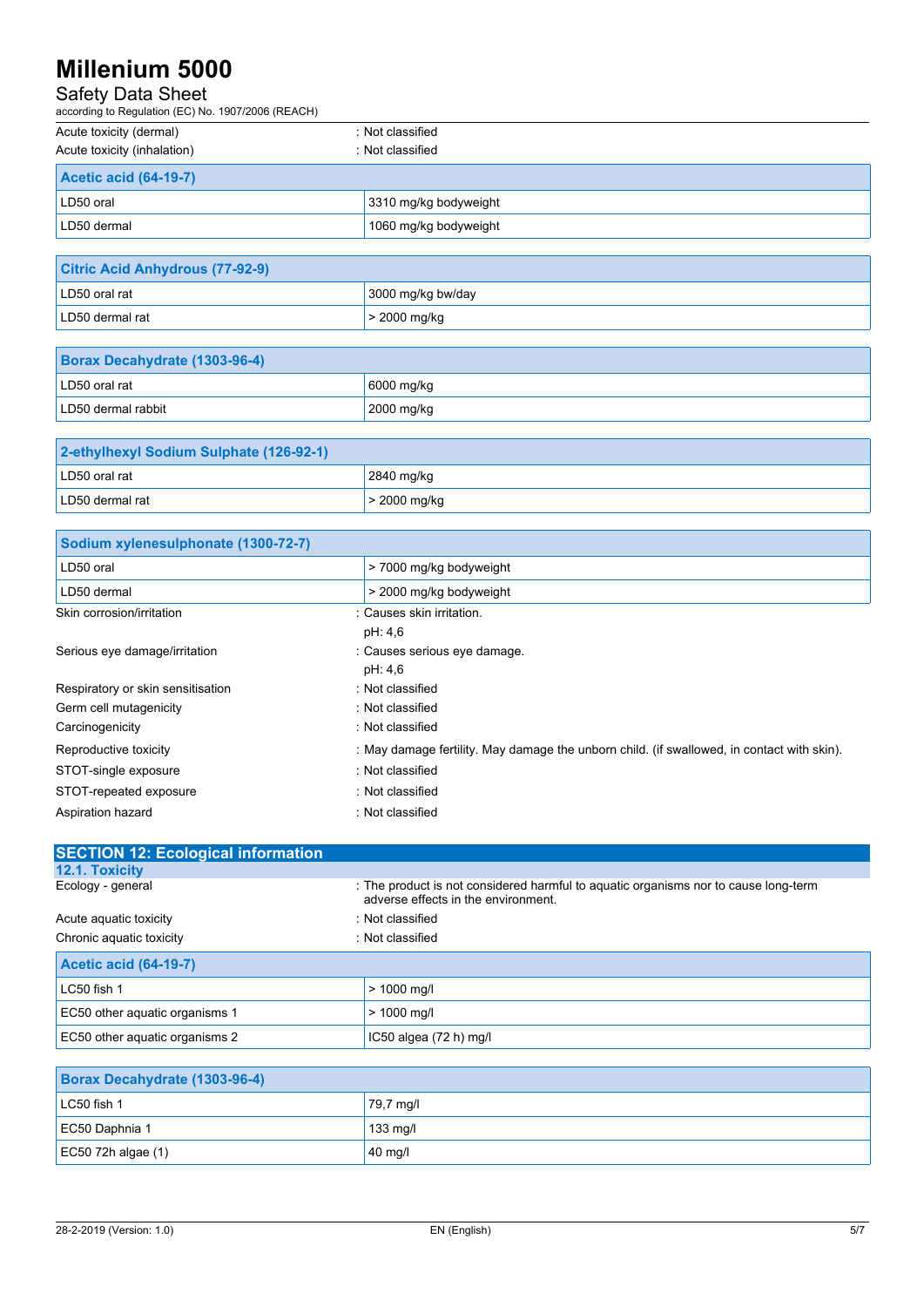## Safety Data Sheet

according to Regulation (EC) No. 1907/2006 (REACH)

| Sodium xylenesulphonate (1300-72-7)                             |                          |
|-----------------------------------------------------------------|--------------------------|
| EC50 other aquatic organisms 1                                  | $> 1020$ mg/l            |
| EC50 other aquatic organisms 2                                  | IC50 algea $(72 h)$ mg/l |
| 12.2. Persistence and degradability                             |                          |
| No additional information available                             |                          |
| 12.3. Bioaccumulative potential<br><b>Acetic acid (64-19-7)</b> |                          |
|                                                                 |                          |
| Log Pow                                                         | $-0,17$                  |

| Borax Decahydrate (1303-96-4)            |                                                                                                                                                                                 |
|------------------------------------------|---------------------------------------------------------------------------------------------------------------------------------------------------------------------------------|
| Log Pow                                  | $1,53 - 1,58$                                                                                                                                                                   |
| 12.4. Mobility in soil                   |                                                                                                                                                                                 |
| No additional information available      |                                                                                                                                                                                 |
| 12.5. Results of PBT and vPvB assessment |                                                                                                                                                                                 |
| <b>Component</b>                         |                                                                                                                                                                                 |
| Borax Decahydrate (1303-96-4)            | This substance/mixture does not meet the PBT criteria of REACH regulation, annex XIII<br>This substance/mixture does not meet the vPvB criteria of REACH regulation, annex XIII |
| 12.6. Other adverse effects              |                                                                                                                                                                                 |
|                                          |                                                                                                                                                                                 |

No additional information available

### **SECTION 13: Disposal considerations 13.1. Waste treatment methods** : Dispose of contents/container in accordance with licensed collector's sorting instructions.

| <b>SECTION 14: Transport information</b>                                 |                                          |  |
|--------------------------------------------------------------------------|------------------------------------------|--|
| In accordance with ADR / RID / IMDG / IATA / ADN                         |                                          |  |
| 14.1. UN number                                                          |                                          |  |
| UN-No. (ADR)                                                             | : Not applicable                         |  |
| 14.2. UN proper shipping name                                            |                                          |  |
| Proper Shipping Name (ADR)                                               | : Not applicable                         |  |
| 14.3. Transport hazard class(es)                                         |                                          |  |
| <b>ADR</b>                                                               |                                          |  |
| Transport hazard class(es) (ADR)                                         | : Not applicable                         |  |
| 14.4. Packing group                                                      |                                          |  |
| Packing group (ADR)                                                      | : Not applicable                         |  |
| <b>14.5. Environmental hazards</b>                                       |                                          |  |
| Dangerous for the environment                                            | : No                                     |  |
| Other information                                                        | : No supplementary information available |  |
| 14.6. Special precautions for user                                       |                                          |  |
| <b>Overland transport</b>                                                |                                          |  |
| Not applicable                                                           |                                          |  |
| 14.7. Transport in bulk according to Annex II of Marpol and the IBC Code |                                          |  |

Not applicable

### **SECTION 15: Regulatory information**

**15.1. Safety, health and environmental regulations/legislation specific for the substance or mixture**

### **15.1.1. EU-Regulations**

Contains no REACH substances with Annex XVII restrictions

Contains a substance on the REACH candidate list in concentration ≥ 0.1% or with a lower specific limit: Disodium tetraborate, anhydrous (EC 215- 540-4, CAS 1303-96-4)

Contains no REACH Annex XIV substances

Contains no substance subject to REGULATION (EU) No 649/2012 OF THE EUROPEAN PARLIAMENT AND OF THE COUNCIL of 4 July 2012 concerning the export and import of hazardous chemicals.

Substance(s) are not subject to Regulation (EC) No 850/2004 of the European Parliament and of the Council of 29 April 2004 on persistent organic pollutants and amending Directive 79/117/EEC.